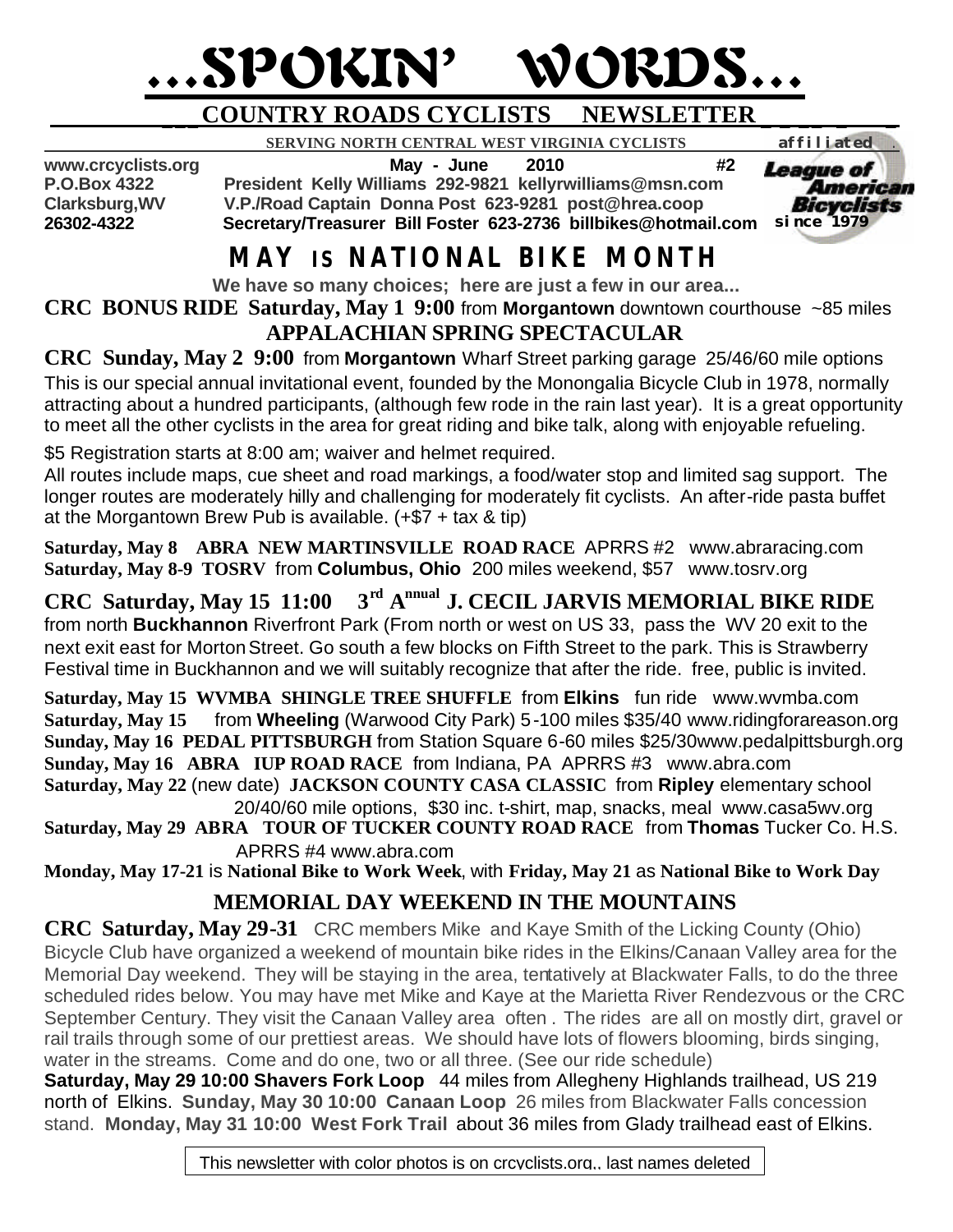#### MORE REGIONAL EVENTS

(see previous newsletter for main listing) **League of American Bicyclists NATIONAL RALLY June 3-6** Albuquerque,NM Registration \$165 (\$20 late fee after May 20th) includes rides on Thursday and Friday, Thursday night welcome reception, Friday lunch for riders, Saturday night banquet, the Albuquerque Century on Saturday, Sunday morning rides and a rally T-shirt. https://www.bikeleague.org/cogs/rally/signup.

**RACE ACROSS AMERICA** returns to West Virginia along their usual US 50 route in June, passing through Bridgeport between **June 16-20.**

**24 Hours of Big Bear** (**June**) cancelled by GrannyGear

**GARRETT COUNTY GRAN FONDO** - ßeta Edition \$40 **June 26-27** Wisp - Deep Creek Lake, MD three supported options Sat., a 24 mile "Brag Ride" Sunday. **The "Diabolical Double" -** the feature event of the Garrett County Gran Fondo is a true extreme epic. At 125 miles and 15,500 feet of climbing, it is an all-day, extreme challenge for even the most fit rider. Included in Rapha Continental's 2009 tour of the Top 25 Epic Rides in North America, the Diabolical Double is destined to become a true North American cycling classic. **The "Savage Century" -** at 102 miles and 11,000 feet of climbing, this is very challenging in its own right. The Savage Century shares the first 59 miles and final 15

miles of the Diabolical Double route. **The "Fabulous Fifty" -** a 50 mile route. www.winthefight.org/granfondo/index-htm

**SCENIC MOUNTAIN TRIATHLON** Richwood **July 11** no details

**CYCLING THE ERIE CANAL** New York **July 11-18** 400 mile tour ptny.org/canaltour

**CHEAT MOUNTAIN CHALLENGE** Snowshoe **August 13** no details

#### **WESTERN MARYLAND WHEELMEN CHARITY RIDE**

**August 28** Cumberland, MD Come escape the heat in the beautiful mountains of Western Maryland. Join us at the historic C&O Canal terminus, Canal Place, in quaint, Victorian Cumberland, Maryland. Enjoy the rolling 25 miler, the mildly hilly 37 miler or challenge yourself with the stunning metric or, new for this year, the full century. Biking in the Western Maryland area is the Mid-Atlantic's best-kept secret! 27/37miles \$25/32 aft.8/21 64/100miles \$30/37 aft.8/21 wmwonline.org

**HANCOCK HORIZONTAL HUNDRED** Findlay,OH Sept.**12** \$23/28,-\$5online 36/67/100m hancockhandlebars.org

**SEAGULL CENTURY** Salisbury, MD **October 9** hancockhandlebars.org



Sad sacks Betsy and Gunnar on Caperton Trail, Morgantown

A 2.5 mile section of the Caperton Trail is closed from Hazel Ruby McQuain Riverfront Park north to 84 Lumber in Star City until about July 31, 2010 while the Morgantown Utility Board works on a water and sewer infrastructure project.

**OFFICERS MET** April 6 in Clarksburg for the usual reporting and planning session. Secretary Foster indicated a current membership of 105. Treasurer Foster indicated a balance of \$1,466.68. A review of spring events and further plans were developed. (Most of these activities are included in this newsletter) Donation of \$50 to Cheat Mountain Fest was approved. Sponsorship/support for a third annual J. Cecil Jarvis Memorial Ride was approved. Members are welcome to attend any officers' meeting. Contact any officer.

**MEMBERSHIP** currently totals 112, including 35 from Harrison and 32 from Monongalia Counties. **Welcome our new members**:

| Steve          | , family - Salem |
|----------------|------------------|
| Gunnar & Betsy | - Morgantown     |
| Shawn & Walter | - Clarksburg,    |
| Peter Young -  | , PA             |

#### SPECIAL THANKS TO FAT TIRE CYCLE's

Gene and Sarah Wells in Buckhannon for their support with another \$50 membership donation.

#### Country roads CYCLISTS ON THE WEB

CRCyclists archives are on a Yahoo group site accessed by either your Yahoo ID and password

many more links, photos and extensive files.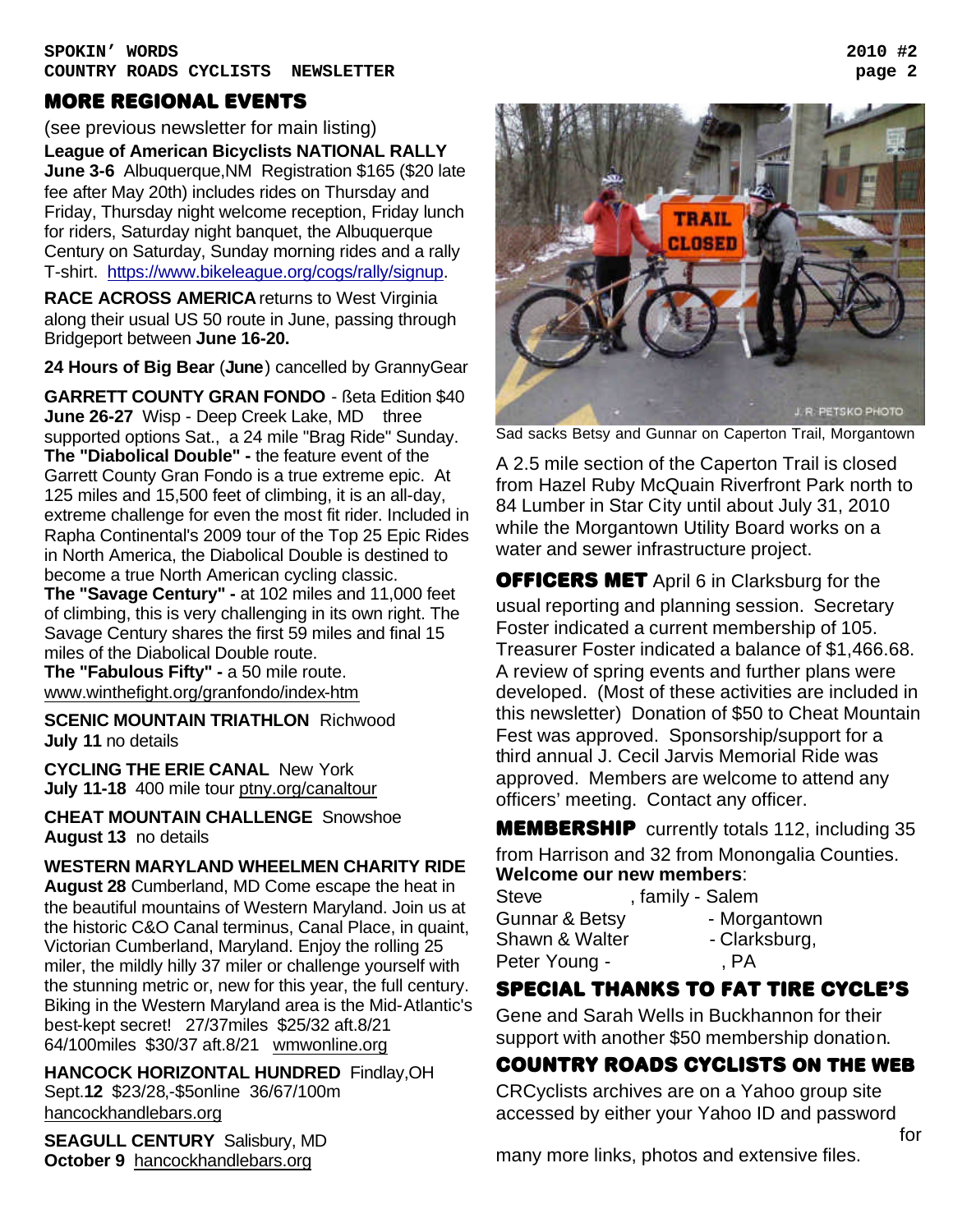

Moss flows down a rock cut on West Fork River Trail north of the new bridge on West Fork River Trail north of Shinnston

The small creek washed out the culverts under the Ralph LaRue West Fork River Rail-Trail at least twice, so this time Marion County Parks and Recreation built a bridge and the rail-trail is again open from south Fairmont to Shinnston. Most of this rail-trail, in Marion County, has been paved. The bridge is located about two miles north of Shinnston in the gravel section in Harrison Count.

#### **TWO BIG RACING EVENTS** occurred in our area in early April.

**The Morgantown Road Race**, presented by J. R. Petsko's Appalachian Bicycle Racing Association attracted about 245 participants to Mt. Morris and southwestern Pennsylvania for a great day of racing on April 3rd. Then, the next weekend, thanks to the efforts of Ryan Post and the WVU Cycling Team and local sponsors, downtown Clarksburg was the scene of an **Atlantic Collegiate Cycling Conference meet**  criterium on Saturday and southern Harrison County saw a road race the next day. No, the "home team" didn't win; it is the mountain biking championships they have won ten years in a row, but they all put on a good show on another beautiful day for cycling. Thanks to both of them and all who came out to help, including several other Country Roads Cyclists.



Betsy Shogren 2<sup>nd</sup> at Morgantown Road Race Portsmouth, Ohio floodwall mural honoring TOSRV cyclists



 May is National Bike Month, sponsored by the League of American Bicyclists, and now is the time to encourage your friends, family and co-workers to bike to work, school and for errands. Bike to Work Week is May 17-21 and Bike to Work day is Friday, the 21st.